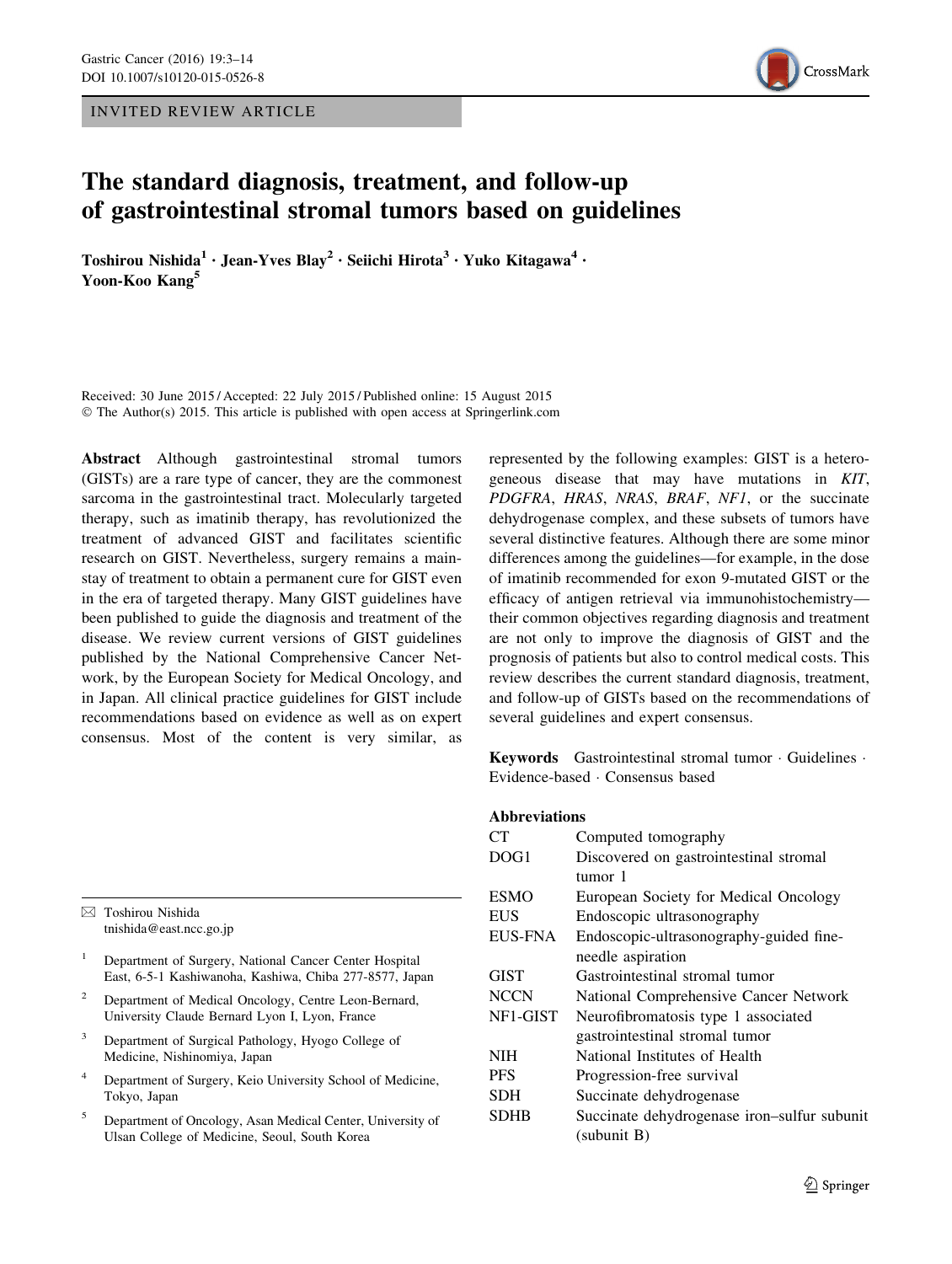| <b>SMT</b> | Submucosal tumor          |
|------------|---------------------------|
| <b>TKI</b> | Tyrosine kinase inhibitor |

# Introduction

Gastrointestinal stromal tumors (GISTs) are considered potentially malignant tumors and are the commonest mesenchymal tumors in the gastrointestinal tract. Since the discovery of gain-of-function mutations in the KIT and PDGFRA genes and clinical application of tyrosine kinase inhibitors (TKIs), such as imatinib, our understanding of the molecular and clinical features of GISTs has increased substantially, and the diagnosis and treatment of GIST have rapidly and dramatically changed [[1,](#page-8-0) [2](#page-8-0)]. These advances provided information that facilitated the preparation of clinical practice guidelines by the National Comprehensive Cancer Network (NCCN) [\[3](#page-8-0)] and the European Society for Medical Oncology (ESMO) [\[4](#page-9-0)]. Since the first guidelines were published, they have been updated annually or biannually, and other countries have published their own GIST guidelines [[5–7\]](#page-9-0). It is suggested that diagnosis and treatment based on the guidelines will improve the prognosis of patients and the quality of medical care, as well as control medical costs. Last year, the Japanese and ESMO guidelines were updated, and there were consensus meetings of experts in several East Asian countries, including Japan, Korea, Taiwan, and China. This review discusses the current standard diagnosis, treatment, and follow-up of GISTs based on the guidelines and expert consensus [[3–](#page-8-0)[7\]](#page-9-0).

# Epidemiology and incidence

The worldwide incidence and prevalence of GIST are estimated to be approximately 1–1.5 per 100,000 per year and 13 per 100,000, respectively [[8\]](#page-9-0). A recent report suggested that, except for incidental GIST, the age-adjusted incidence of clinical GIST was 0.8 per 100,000 per year on the basis of the data from the Surveillance, Epidemiology, and End Results program of the National Cancer Institute [\[9](#page-9-0)]. Population-based studies have shown that the median age at diagnosis is in the 60s, although GIST has been detected in all age groups. There is no significant sex difference. GIST in children and young adults, although rare, is a distinct subset of pediatric GIST, and syndromic GISTs may be found in children and individuals in early middle age  $[10, 11]$  $[10, 11]$  $[10, 11]$  $[10, 11]$ . The predominant localization of GISTs seems to be the stomach (60 %) and small intestine (30–20 %), but GISTs may develop in the colorectum, esophagus, and, rarely, in the mesentery, omentum, or retroperitoneum (extragastrointestinal GIST), where KIT-positive mesenchymal cells are found.

## **Diagnosis**

#### Clinical presentation

Many GISTs may be identified clinically because of symptoms including gastrointestinal bleeding and subsequent anemia, early satiety, abdominal distension, and discomfort and/or pain due to tumor compression [\[11](#page-9-0)]. However, GISTs are sometimes asymptomatic until advanced stages because of a submucosal localization and noninvasive behavior compared with carcinomas. Gastrointestinal examinations, including endoscopy, sometimes reveal asymptomatic GISTs, especially in the stomach. Hence, cancer-screening health examinations may increase the detection of asymptomatic GIST in the stomach [\[12](#page-9-0)]. GIST rarely metastasizes to lymph nodes, except for a special subtype of *SDH*-mutated GIST [\[10](#page-9-0)], and its spread to the extra-abdominal organs is extremely rare as an initial metastatic presentation.

The natural history of GIST remains largely unknown. Pathology reports on subclinical GISTs have shown an unexpectedly high incidence of microscopic GISTs in the stomach and small intestine [[13,](#page-9-0) [14](#page-9-0)]. Small GISTs (from a few millimeters to less than 10 mm in diameter) are also commonly found in the proximal stomach of individuals older than 50 years. Immunohistochemistry reveals that these mini-GISTs are KIT-positive, and they often have an oncogenic mutation in the KIT or PDGFRA gene [\[15](#page-9-0)]. Most mini-GISTs are thought to be biologically indolent and do not progress during follow-up unless they have high-risk features such as an irregular border, internal heterogeneity, or ulceration [[3,](#page-8-0) [16](#page-9-0)]. Although complete surgical resection is the mainstay of treatment for clinical and/or symptomatic GISTs, the clinical significance of surgical treatment remains unknown for asymptomatic and incidentally found mini-GISTs.

## Pathological diagnosis, including rare GISTs

The pathological diagnosis of GIST depends on the morphology and immunohistochemical findings. The morphological features include a predominantly spindle cell type (70 %), epithelioid cell type (20 %), or mixed type (10 %). In addition, 95 % of GISTs are positive for KIT (CD117) and/or discovered on GIST-1 (DOG1), and 70 % are found to be positive for CD34 by immunohistochemistry. KIT positivity is a major defining feature for the diagnosis of GIST for a tumor that has morphological features compatible with GIST, although KIT positivity alone is not sufficient for the diagnosis (Fig. [1\)](#page-2-0). When there is KIT negativity, as in approximately 5 % of GISTs, DOG1 staining, followed by CD34 staining, is considered diagnostic. The other important molecular marker that is useful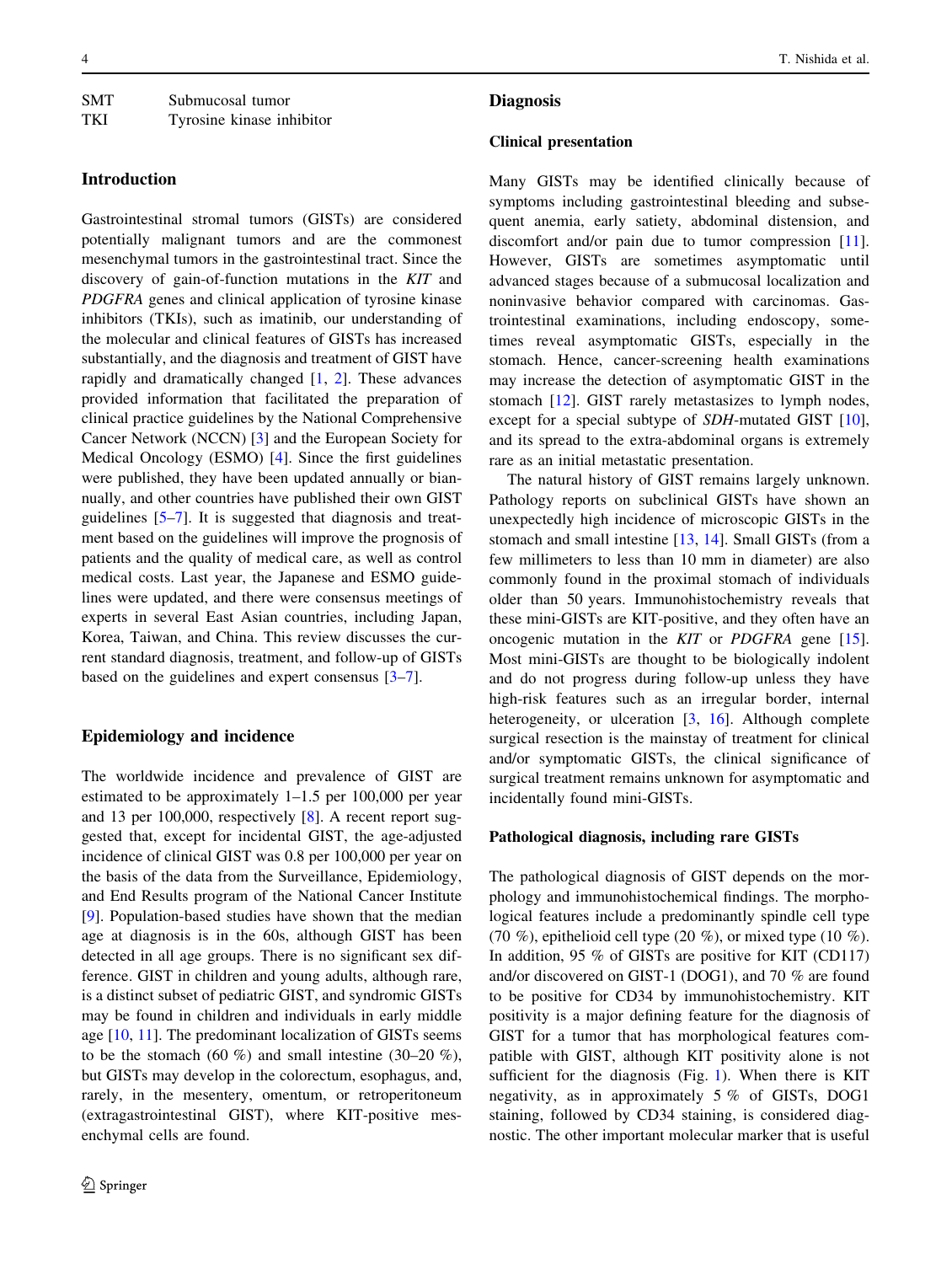<span id="page-2-0"></span>

Fig. 1 Pathological diagnosis of gastrointestinal stromal tumor (GIST) by immunohistochemistry and genotyping. The algorithm for the pathological diagnosis of GIST is shown. The *number sign* means solitary fibrous tumors should be ruled out. DOG1 discovered on GIST-1, HE hematoxylin–eosin staining

in the diagnosis of GISTs is the presence of mutations in either KIT or PDGFRA; nearly 80 % and 10 % of GISTs, respectively, are positive for these mutations. When gastric GISTs have no mutations in KIT or PDGFRA, immunostaining for succinate dehydrogenase (SDH) iron–sulfur subunit (subunit B) (SDHB) is recommended [[10\]](#page-9-0). The mitotic count is of prognostic value and should be expressed as the number of mitoses for a total area of 5 mm<sup>2</sup> , which should replace the conventional 50 highpower-field area. Standardized antigen retrieval is recommended in Japan but not in the NCCN and ESMO guidelines. Evidence of antigen retrieval during KIT immunostaining is lacking. Because GIST is a rare disease and diagnostic concordance among pathologists is not obtainable in some cases [\[17](#page-9-0)], consultation with or a second pathological examination by pathologists specializing in sarcoma is recommended in the ESMO guidelines.

## Genotyping

Mutation testing, at least for the KIT and PDGFRA genes, is recommended when TKIs, such as imatinib, sunitinib, and regorafenib, are to be used. KIT mutations (present in 80 % of primary GISTs) are commonest in exon 11 (65 %), followed by exon 9 (8 %), and are rarely found in exons 13 and 17. Most GISTs caused by KIT exon 11 or 13 mutations are naïve to imatinib. KIT exon 9 mutations are associated with a nongastric location, clinicopathologically aggressive features, and hyposensitivity to imatinib. GISTs with KIT exon 17 mutations are rare and some of them (e.g., D816V) are resistant to imatinib. PDGFRA mutations (present in 10 % of primary GISTs) are common in tumors of the stomach and have epithelioid features as well as indolent behaviors. The commonest mutation of PDGFRA, D842V, is associated with resistance to imatinib, sunitinib, and regorafenib. Approximately 10 % of GISTs are negative for KIT and PDGFRA mutations; these are referred to as wildtype GISTs. Wild-type GISTs are heterogeneous in genotype and may include mutations in HRAS, NRAS, BRAF, NF1 or the SDH complex (Table [1\)](#page-3-0). Wild-type GISTs may be considered insensitive to imatinib. A mutation analysis may add prognostic information for GIST patients, especially for some specific subtypes, and genotyping can provide critical biomarkers to predict the activity of TKIs. Pathology reports may include, at least, the pathological diagnosis of GIST, tumor origin, presence of preoperative or intraoperative rupture, histological type, maximal size (cm), mitotic index (area of  $5 \text{ mm}^2$ ), surgical margin, immunohistochemical findings (KIT, DOG1, CD34, desmin, S100, Ki67), presence of pathological necrosis, risk stratification, and KIT and PDGFRA mutations.

There are several subsets of GISTs with features distinct from those of conventional KIT- or PDGFRA-mutated GISTs, including pediatric GIST, neurofibromatosis type 1 associated GIST (NF1-GIST), Carney–Stratakis syndrome, the Carney triad, and familial GISTs (Table [1](#page-3-0)):

- 1. Pediatric GISTs, which are predominantly found in the female stomach, are frequently associated with predominant epithelioid features, lymph node metastasis, and mutations in the SDH complex. These tumors are sometimes multicentric and/or multinodular, and typically progress slowly. SDH-mutated GISTs are thought to be insensitive to imatinib, but sunitinib may work to some extent [\[10](#page-9-0), [18](#page-9-0)].
- 2. NF1–GISTs are marked by wild-type and multicentric tumors, are predominantly located in the small intestine, and are relatively indolent in terms of clinical and pathological features. NF1–GISTs are insensitive to imatinib.
- 3. Carney–Stratakis syndrome is caused by germline lossof-function mutations in SDH genes, including subunits A, B, C, and D, and is characterized by a dyad of gastric GIST and paraganglioma.
- 4. The Carney triad is typically marked by gastric GISTs, paraganglioma, and pulmonary chondromas and may be accompanied by an epigenetic loss of SDH expression.
- 5. Familial GISTs with germline mutations in either the KIT gene or the PDGFRA gene present as autosomal dominant traits and are associated with the presence of multiple GISTs in the gastrointestinal tract that are found in relatively young individuals [[19\]](#page-9-0).

# Diagnostic imaging

Most GISTs are detected by endoscopy as a submucosal tumor (SMT), and the pathological diagnosis is often made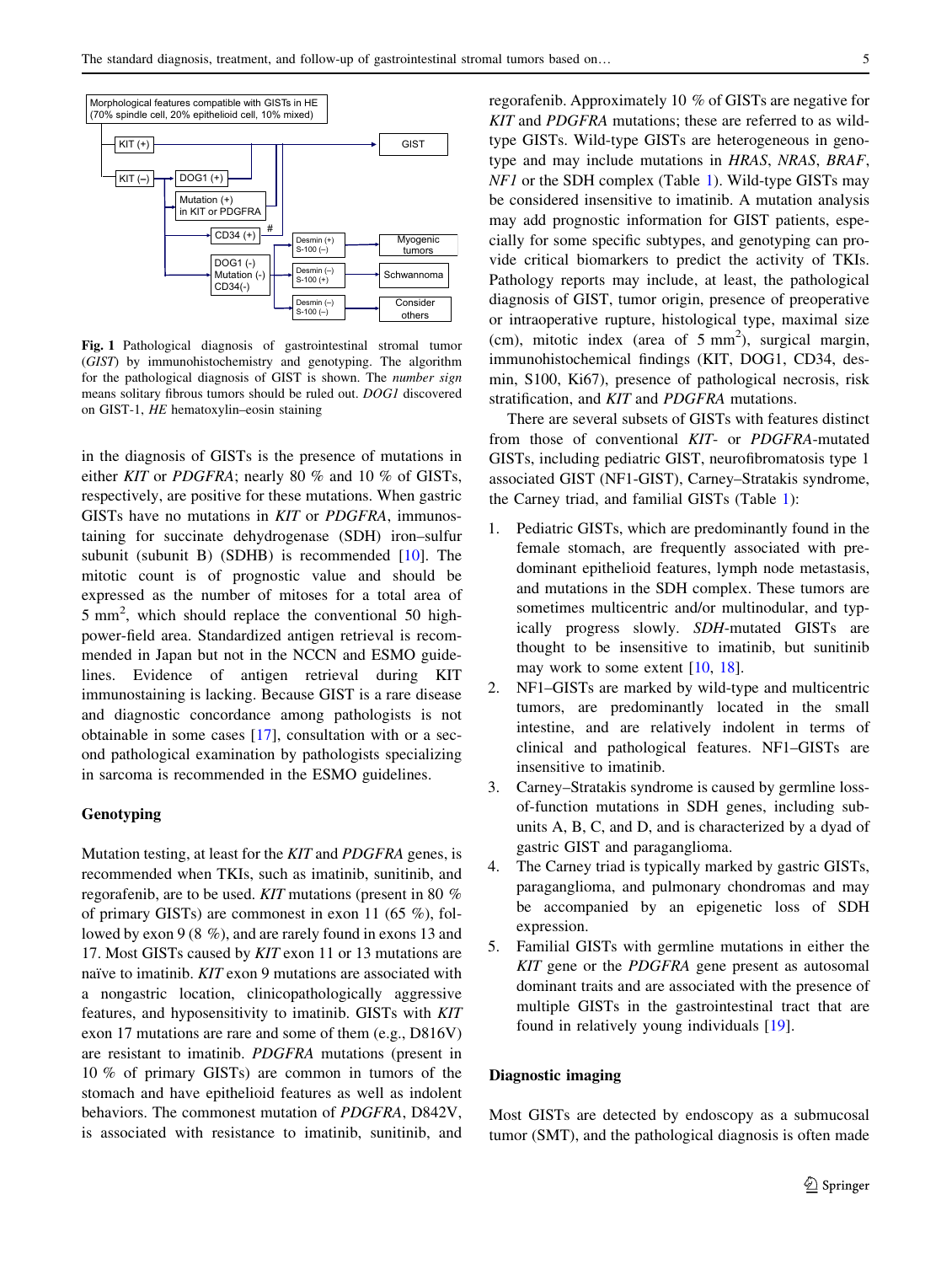<span id="page-3-0"></span>

| Genes                                           |           | Exon Frequent mutations                      | Frequency     | Characteristics and site                                                                                         | Imatinib<br>sensitivity |
|-------------------------------------------------|-----------|----------------------------------------------|---------------|------------------------------------------------------------------------------------------------------------------|-------------------------|
| <b>KIT</b>                                      | All exons |                                              | 80%           | All sites                                                                                                        |                         |
|                                                 | 8         |                                              | Rare          | Small bowel                                                                                                      | Yes.                    |
|                                                 | 9         | Insertion of AY<br>502-503                   | $5 - 10 \%$   | Small bowel, colon, spindle, aggressive                                                                          | intermediate            |
|                                                 | 11        | Deletions, missense<br>mutations, insertions | 60-70 $%$     | All sites                                                                                                        | Yes                     |
|                                                 |           | Deletion of codon 557<br>or 558              |               | Aggressive, poor prognosis                                                                                       |                         |
|                                                 |           | Internal tandem<br>duplication               |               | Benign features, clinically indolent, female, stomach                                                            |                         |
|                                                 | 13        | <b>K642E</b>                                 | $1\%$         | All sites                                                                                                        | Yes                     |
|                                                 | 17        | D820Y, N822K,<br>Y823D                       | $1\%$         | All sites                                                                                                        | No for<br>D816V         |
| <b>PDGFRA</b>                                   | All exons |                                              | $10\%$        | Epithelioid, clinically indolent                                                                                 |                         |
|                                                 | 12        | Missense mutations                           | $1 - 2\%$     | All sites                                                                                                        | Yes                     |
|                                                 | 14        | N659K                                        | $<1$ %        | Stomach, epithelioid                                                                                             | Yes                     |
|                                                 | 18        | D842V                                        | $10-5$ %      | Stomach, mesentery, omentum, epithelioid                                                                         | No for<br>D842V         |
| Wild-type                                       |           |                                              | $10 - 15$ %   | All sites                                                                                                        | Probably no             |
| <b>BRAF</b>                                     |           | <b>V600E</b>                                 | Rare          |                                                                                                                  |                         |
| <b>SDHA/SDHB/SDHC/</b><br><b>SDHD</b> mutations |           |                                              | $\sim$ 2 $\%$ | Carney-Stratakis syndrome <sup>a</sup> ; stomach, multiple,<br>immunohistochemically SDHB negative               |                         |
|                                                 |           |                                              |               | Juvenile GIST; stomach, clinically indolent, multiple,<br>immunohistochemically SDHB negative                    |                         |
| Loss of SDH<br>expression                       |           |                                              |               | Carney triad <sup>b</sup> ; stomach, clinically indolent, juvenile<br>onset, immunohistochemically SDHB negative |                         |
| HRAS, NRAS<br>mutation                          |           |                                              | $<1$ %        |                                                                                                                  |                         |
| NF1 mutation                                    |           |                                              | $1 - 2\%$     | Small bowel, clinically indolent, multiple, spindle                                                              |                         |

SDH succinate dehydrogenase, SDHB succinate dehydrogenase iron–sulfur subunit (subunit B)

<sup>a</sup> Carney–Stratakis syndrome: familial syndrome of multiple GIST and paragangliomas with autosomal dominant inheritance and germline mutation in the SDH complex

<sup>b</sup> Carney triad: coexistence of gastric gastrointestinal stromal tumor (GIST), pulmonary chondroma, and extra-adrenal paraganglioma in young women, postulated to be defect in expression of the SDH complex

after surgery. When small esophageal or gastric nodules (SMTs smaller than 2 cm) having no high-risk features are detected, they can usually be followed by periodic endoscopic ultrasonography (EUS) until the tumors increase in size or become symptomatic (Fig. [2](#page-4-0)), even if they are histologically GISTs [\[3](#page-8-0), [4,](#page-9-0) [16\]](#page-9-0). Alternatively, the decisionmaking process can be shared with patients regarding whether to make a histological diagnosis—for example, by EUS-guided fine-needle aspiration (EUS-FNA) biopsy, or whether the patient should undergo further treatment. Although evidence to determine the optimal follow-up schedule is lacking, most guidelines recommend an initial short-term follow-up within 6 months by EUS (Fig. [2](#page-4-0)), followed by a more relaxed follow-up when there is no evidence of growth, high-risk features, or symptoms [\[3](#page-8-0)[–5](#page-9-0)].

A recent retrospective study indicates that a relaxed followup did not worsen the prognosis of gastric GIST patients [\[12](#page-9-0)]. For rectal GISTs, however, the ESMO guidelines recommend surgical resection regardless of tumor size because the risk of rectal GIST is high and local control is critical. Although endoscopic removal of small GISTs has been reported, the safety and oncologic outcomes have not been established owing to the risks of positive margins, tumor spillage, and potential perforation. Therefore, endoscopic resection of SMTs is an investigational measure and should be performed only as part of a clinical trial in specialized centers [\[5](#page-9-0), [6](#page-9-0)].

EUS-FNA biopsy may provide the most reliable histological diagnosis of SMTs before surgery. Its indications include histologically undiagnosed SMTs that may require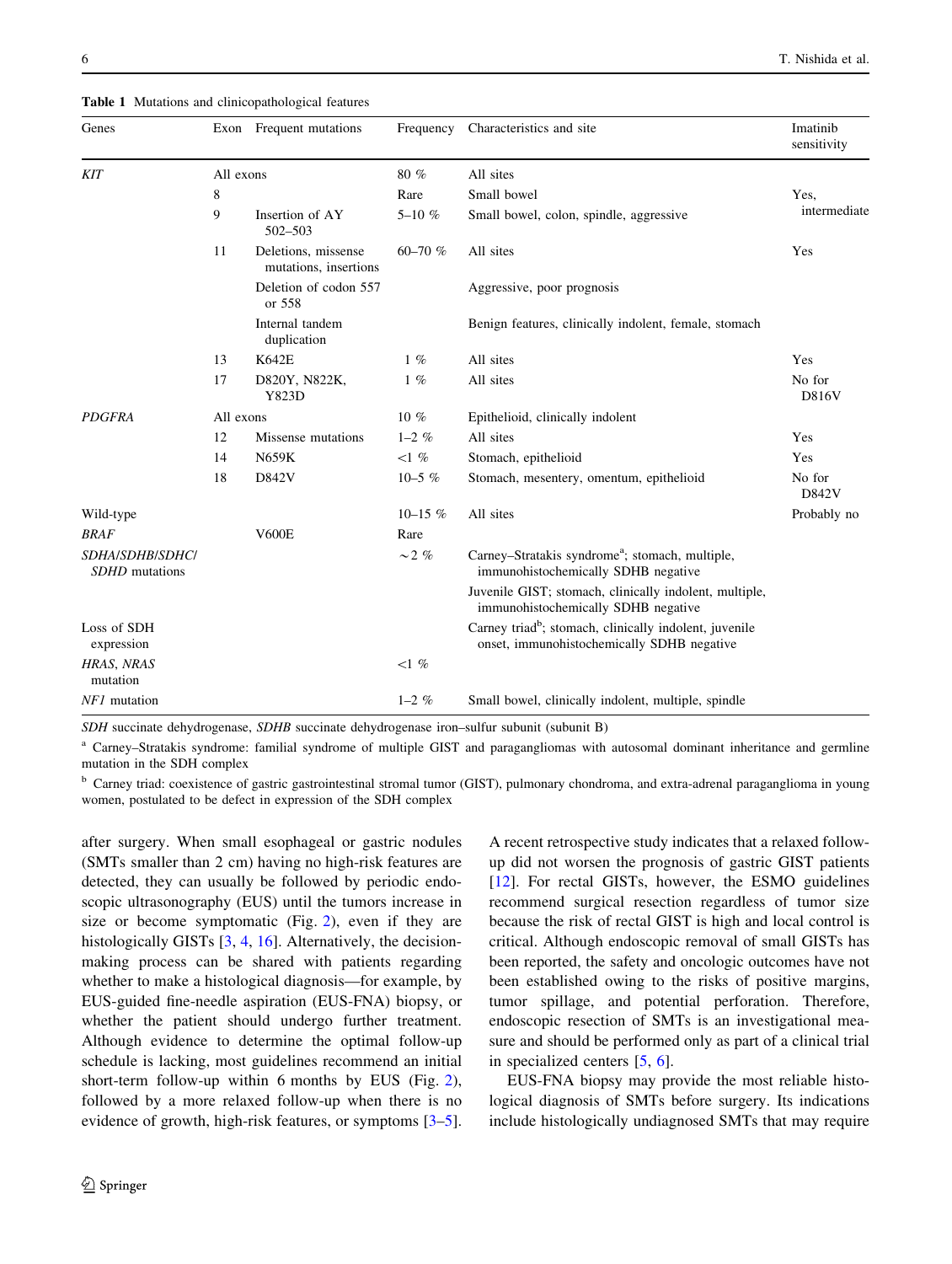<span id="page-4-0"></span>

Fig. 2 Diagnostic and therapeutic strategies for histologically undiagnosed gastric submucosal tumor (SMT) and histologically diagnosed gastric gastrointestinal stromal tumor (GIST). High-risk features include ulceration, irregular borders, internal heterogeneity,

enlargement of regional lymph nodes, and an increase in size during follow-up. CT computed tomography, EUS endoscopic ultrasonography, EUS-FNA endoscopic-ultrasonography-guided fine-needle aspiration biopsy

medical or surgical treatment depending on their histological characteristics, such as neoadjuvant therapy for marginally resectable GISTs. EUS-FNA biopsy is not recommended for tumors for which it has already been planned that they will be resected by surgery, undoubtedly benign tumors, and small tumors (less than 2 cm) [\[20](#page-9-0)]. Because of the diagnostic limitations of endoscopy for GISTs/SMTs showing extrinsic growth, contrast-enhanced computed tomography (CT) and/or EUS is also recommended for GISTs/SMTs larger than 2 cm in an initial workup to evaluate whole images of tumors and high-risk features [[5,](#page-9-0) [12](#page-9-0), [16](#page-9-0)], unless they are obviously benign tumors. The Japanese GIST guidelines recommend that GISTs/SMTs larger than 5 cm, except for definitely benign tumors, should be resected by surgery and should be subjected to subsequent pathological examinations [\[5](#page-9-0), [16\]](#page-9-0).

# Prognostic factors and risk stratification

Independent prognostic factors for GIST include the mitotic index, tumor size, tumor location (gastric vs. nongastric), and tumor rupture  $[21]$  $[21]$ . Tumor rupture should be considered separately with regard to whether it occurred before or during surgery. Although the type of mutation(s) may add important prognostic information for risk assessment, the four factors mentioned above provide much more useful information in the prognostic stratification than the genotype does [\[22](#page-9-0), [23\]](#page-9-0).

Discrimination of benign GIST from malignant GIST by simply tumor diameter or mitotic index is not yet feasible; therefore, risk classification and nomograms have been introduced [[23–26\]](#page-9-0). Of these, a risk-stratification procedure using tumor size and mitotic index, the National Institutes of Health (NIH) classification, is the method most frequently used in clinical trials because of the historical context [[24](#page-9-0)], whereas the risk-classification method proposed by Miettinen and Lasota [\[25](#page-9-0)] that incorporates tumor size, number of mitoses, and tumor location is commonly used in daily clinical practice. The more recently proposed "modified NIH classification" is defined by four factorsnumber of mitoses, size, location, and rupture—and might offer advantages in the selection of patients who may require adjuvant therapy [[23\]](#page-9-0). Nomograms can be used to estimate an individual's risk of recurrence [[26\]](#page-9-0) and may be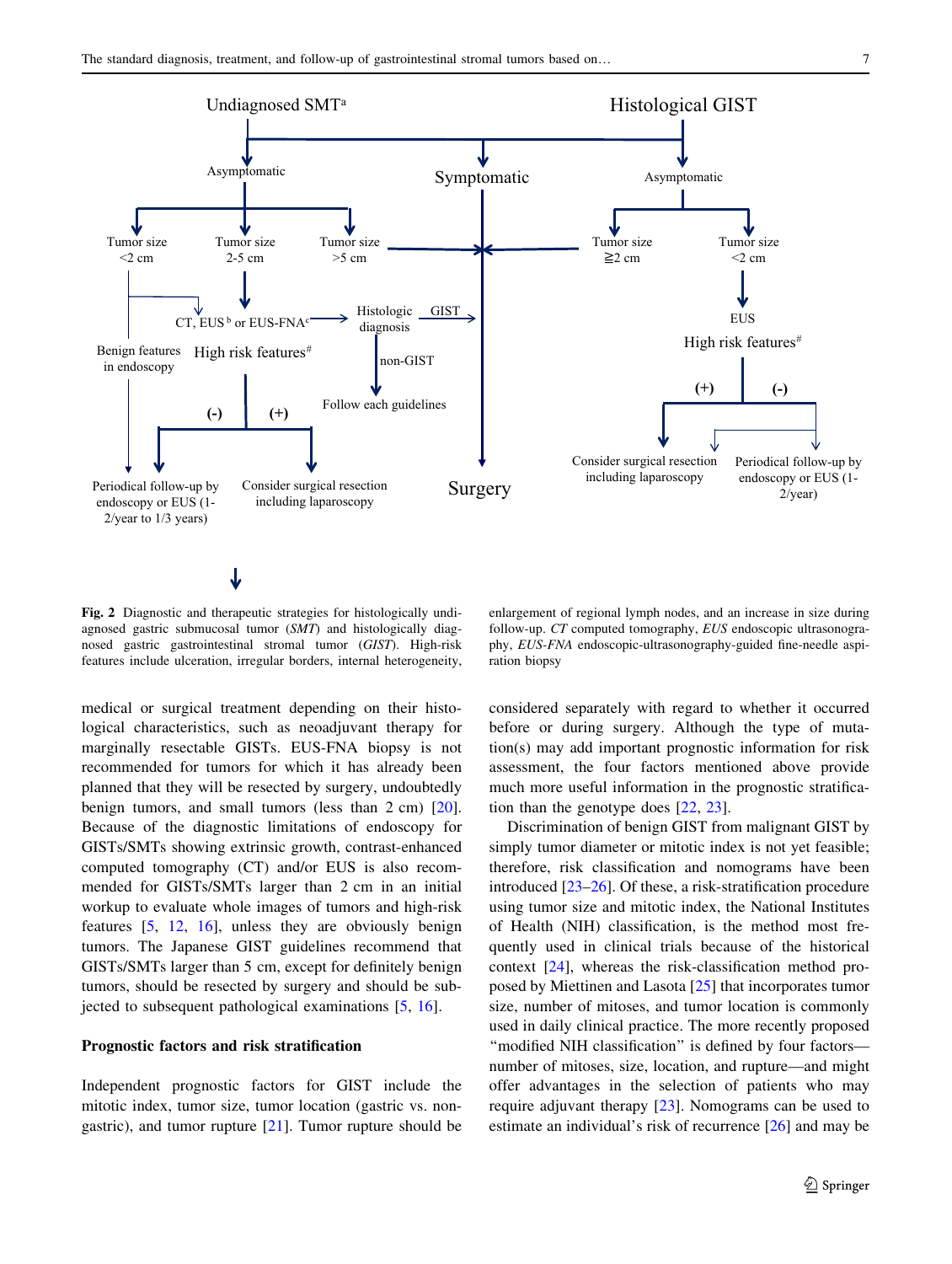useful for individual decision-making with respect to adjuvant therapy. When tumor size and mitotic index are near the cut-off values, patients and physicians may discuss the information pertaining to estimated recurrence risk obtained from prognostic contour maps [[23\]](#page-9-0).

# Surgery for primary GIST

Surgery remains the only modality that can offer a permanent cure of GIST, and complete surgical resection avoiding tumor rupture and injuries to the pseudocapsule is the initial treatment for primary and localized GISTs when the risk of morbidity and death from surgery is acceptable. The aims of surgery include complete resection with macroscopic and microscopic negative margins and functional preservation by wedge resection, when applicable. The management of a positive microscopic margin after macroscopic complete resection is not well defined, and options may include re-excision, watchful waiting, and postoperative imatinib therapy. The information regarding the margin status and postoperative therapy should be shared with patients, and a multidisciplinary team should be involved in clinical decision-making. A recent retrospective analysis of clinical studies suggested that the margin status may have no significant prognostic effect in this era of targeted therapy [[27\]](#page-9-0). Lymph node metastasis is very rare in GIST, and prophylactic dissection of lymph nodes is not necessary, except for the SDH-mutated GISTs [\[9](#page-9-0)], for which pickup dissection of swollen lymph nodes may be indicated.

Laparoscopic surgery may be successful for small gastric GISTs under the same oncological principles as for open surgery. In laparoscopy, direct handling of tumors with forceps is contraindicated, and a plastic bag should be used to minimize the risk of tumor seeding when the tumor samples are removed. Several retrospective cohort studies have suggested that laparoscopic resection is feasible and safe for gastric GISTs smaller than 5 cm and is less invasive than open surgery, with similar oncological outcomes [\[28](#page-9-0)]. The ESMO guidelines state that a laparoscopic approach is acceptable for small GISTs; however, it is not recommended for large tumors because of the risk of tumor rupture. Likewise, the NCCN guidelines state that laparoscopic resection is a reasonably safe and feasible procedure for patients with gastric GISTs 5 cm or smaller and that data on laparoscopic resection of GISTs other than gastric ones or ones larger than 5 cm are limited and laparoscopic surgery for these GISTs is not always recommended. The indications for laparoscopic surgery may depend on the anatomic site, developmental ways of tumors (e.g., intraluminal or extraluminal growth), and possibly on the level of experience of the multidisciplinary team. The indications for and role of laparoscopic or laparoscopicassisted surgery have not been determined for GISTs larger than 5 cm or intestinal GISTs.

# Medical therapy for recurrent/metastatic GIST

#### Imatinib mesylate

Imatinib mesylate is a first-line standard therapy for inoperable, metastatic, or recurrent GISTs (Fig. [3](#page-6-0)). The standard dosage is 400 mg/day. The NCCN and ESMO guidelines recommend a higher dosage for KIT exon 9 mutated GISTs because the higher dosage (800 mg/day) showed a longer progression-free survival (PFS) in such cases in a clinical trial [\[29](#page-9-0)]. However, treatment with more than 400 mg/day is not reimbursed in some countries, including Japan. The Japanese guidelines indicate that a higher dosage for exon 9-mutated GISTs is an optional approach. Previous reports found that a higher dosage of imatinib was associated with severer toxic effects than the standard dosage [[31,](#page-9-0) [32\]](#page-10-0), and individual optimization of imatinib therapy is mandatory. Interruption of imatinib treatment is accompanied by disease progression [[33\]](#page-10-0), so imatinib therapy should be continued indefinitely when tolerable, even after a complete response or macroscopic resection of residual tumors. It has been reported that half to two thirds of patients with metastatic/recurrent GISTs may show an objective response after imatinib treatment, and the median PFS is more than 2 years, with nearly 15 % of patients showing a durable response lasting more than 10 years [[30,](#page-9-0) [31,](#page-9-0) [33](#page-10-0), [34\]](#page-10-0). It may take several months to obtain a therapeutic effect in some cases, and the median time to response was 3 months [\[2](#page-8-0)]. More importantly, patients with stable disease lasting more than 6 months show oncological outcomes similar to those with an objective response [[34\]](#page-10-0), suggesting that careful monitoring of the tumor response is important in the early phases of treatment. However, 10–15 % of GIST patients show intolerance or resistance (primary resistance) to imatinib.

Biomarkers of the activity of imatinib may include the genotype and plasma levels of the drug [\[35](#page-10-0), [36](#page-10-0)]. GISTs with *KIT* exon 11 mutations are most sensitive to imatinib, whereas those with KIT exon 9 mutations are less sensitive and may require a higher dosage (800 mg/day) to achieve longer PFS. GISTs with specific mutations, such as PDGFRA exon 18 (D842V) or KIT exon 17 (D816V) mutations, are resistant to imatinib [\[37](#page-10-0)]. Wild-type GISTs, which have no mutation in the *KIT* and *PDGFRA* genes, are also thought to be insensitive to imatinib. Thus, mutation testing is recommended when imatinib is being considered for treatment. Suboptimal plasma levels of imatinib might be associated with short PFS [\[38](#page-10-0)].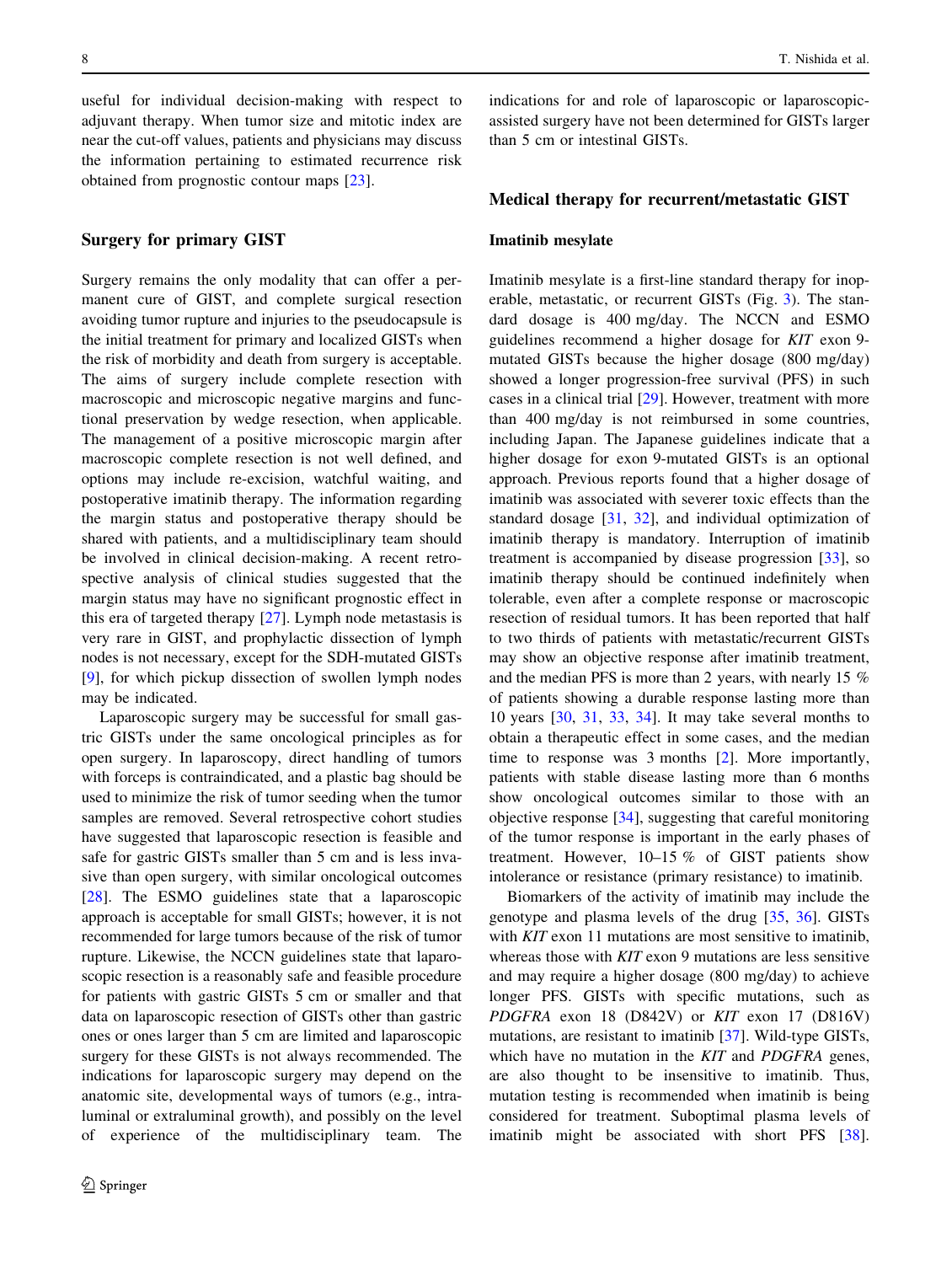<span id="page-6-0"></span>

Fig. 3 Treatment algorithm for unresectable, metastatic, or recurrent gastrointestinal stromal tumor (GIST). Interventions include surgical resection, radiofrequency ablation, and transcatheter arterial embolization for patients with limited progression. Tyrosine kinase

inhibitors (TKI) include imatinib, sunitinib, and regorafenib, BSC best supportive care, CR complete response, PD progressive disease, PR partial response, SD stable disease

Assessment of the plasma drug level may be useful when there are unexpected toxic effects, suspected poor adherence, possible major drug–drug interactions, or unexpected early progressive disease under standard dosing.

Resistance to imatinib may include primary and secondary resistance: the former is associated with progressive disease within 6 months and the latter is associated with progressive disease after 6 months. The major causes of primary resistance are genotypes such as the D842V mutation, wild-type subtypes, and some KIT exon 9 mutations; those associated with secondary resistance are new mutations in two kinase domains that occur in the ATP-binding pocket or activation loop during imatinib therapy [[39\]](#page-10-0). Secondary mutations are more frequently observed in GISTs with KIT exon 11 mutations than in those with KIT exon 9 mutations. Secondary mutations show clonal evolution, and newly acquired mutations are highly heterogeneous with regard to the metastatic sites in a patient, and sometimes even within a particular tumor nodule, although the primary mutation is the same throughout all lesions.

# Sunitinib malate

When GIST patients have progressive disease under imatinib treatment or are unable to tolerate imatinib because of adverse events, sunitinib malate (Sutent; Pfizer, New York, NY, USA) is recommended [\[40](#page-10-0)]. For some imatinib-resistant GISTs showing focal progression, resistant lesions may be treated by surgical resection, radiofrequency ablation, or transcatheter arterial embolization (Fig. 3). Surgery for limited progression has been shown to lead to a PFS of 6–12 months in retrospective studies [\[41–43](#page-10-0)], suggesting that these approaches for limited progression with continuing imatinib treatment may be useful. These treatments, however, are not well established and should be performed as investigational therapy by a multidisciplinary sarcoma team. The other option is dosage escalation of imatinib (to 800 mg/day), which may result in a prolongation of the median time-to-progression by 3 months [\[44](#page-10-0)].

Sunitinib is a multitarget inhibitor that inhibits KIT, platelet-derived growth factor receptors, vascular endothelial growth factor receptors 1–3, colony stimulating factor 1 receptor, and RET. The drug (50 mg/day) was initially approved for imatinib-resistant disease or intolerant patients with a 4-week-on/2-week-off schedule; the continuous use of 37.5 mg/day was later approved in the USA and EU but has not been approved in Japan. The dose and schedule may be individualized depending on patient response and adverse events. The reported response rate was nearly 10 %, and the clinical benefit rate was approximately 50 %, with a median PFS of 8 months, which was more than four times longer than that for the placebo [\[40](#page-10-0)]. The commonest treatment-related adverse events show a profile different from that for imatinib and are generally severer than those for imatinib. The activity of sunitinib is related to the primary and secondary mutations. With regard to the primary mutations, patients with KIT exon 9-mutated GISTs and wild-type GISTs receive more benefit from sunitinib treatment than do those with KIT exon 11 mutations. Regarding secondary mutations, patients who had GISTs with secondary mutations in the ATP-binding domain showed better responses and a better prognosis under sunitinib treatment than did those with mutations in the activation loop domain [\[45](#page-10-0)].

## Regorafenib

Regorafenib, another multitarget inhibitor, inhibits KIT, platelet-derived growth factor receptors, vascular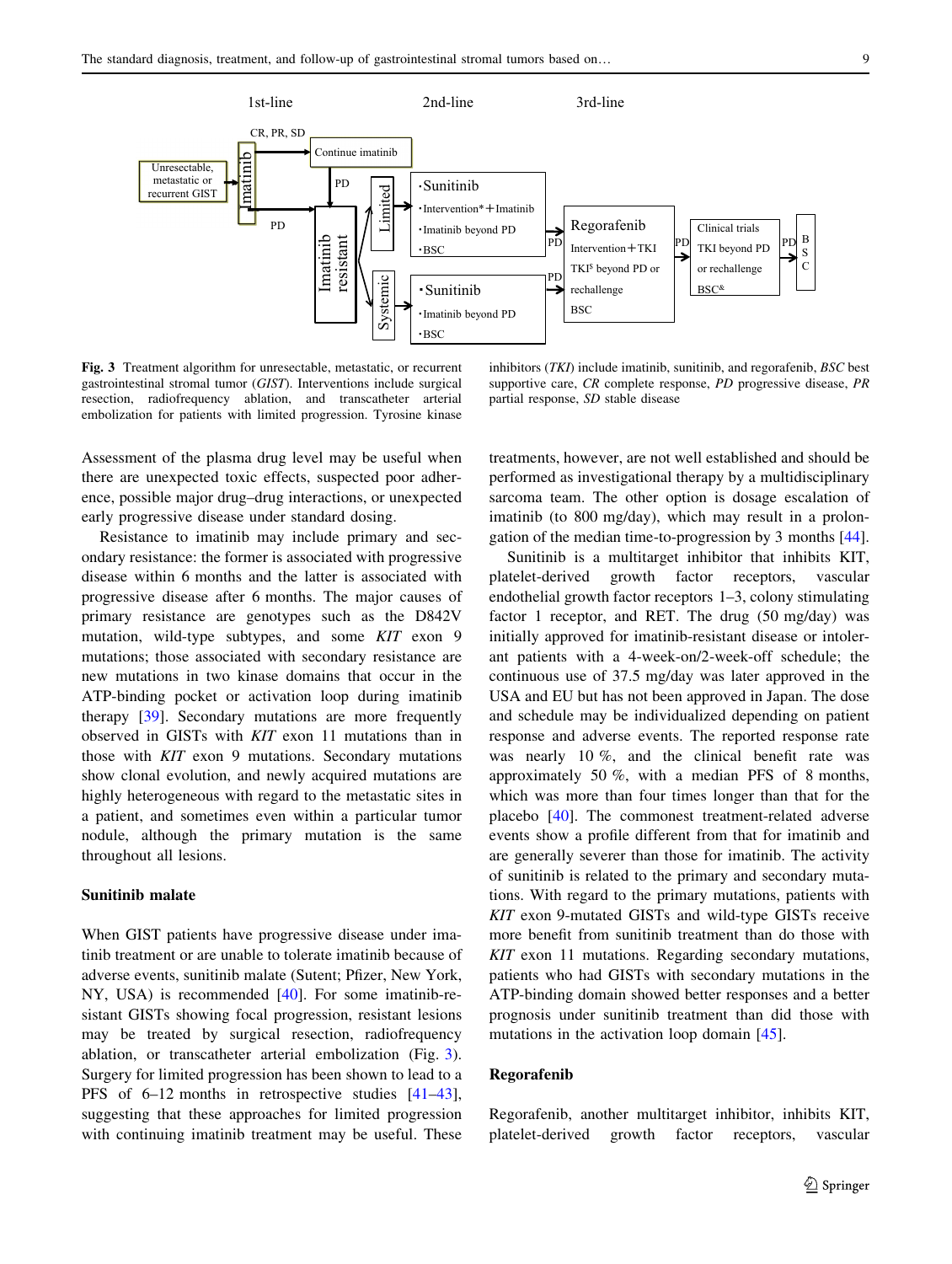endothelial growth factor receptors 1-3, fibroblast growth factor receptor, RET and BRAF. Regorafenib (160 mg/day) was initially used for imatinib- and sunitinibresistant GIST with a 3-week-on/1-week-off regimen and resulted in a response rate of 4.5 %, a clinical benefit rate of nearly 50 %, and a median PFS of 5 months [\[46](#page-10-0)]. Therefore, the third-line therapy for GISTs progressing under sunitinib treatment is regorafenib (Fig. [3\)](#page-6-0). Another option is rechallenge with imatinib after progression under sunitinib treatment, which showed a twofold increase in PFS (1.8 months) compared with placebo [\[47](#page-10-0)]. Surgical treatment for focally progressing lesions under sunitinib treatment may work for exceptional cases [\[48\]](#page-10-0).

## Multidisciplinary management

After complete resection, nearly 60 % of GIST patients are cured by surgery alone; however, the other 40 % have relapses and require additional targeted therapy [[21\]](#page-9-0). To improve the prognosis of patients with a substantial risk of recurrence, all the guidelines recommend adjuvant therapy with imatinib for 3 years, which improves not only relapsefree survival but also the overall survival of high-risk patients or those with ruptured GISTs [\[49](#page-10-0)]. Spontaneously ruptured GISTs, which may lead to spillage of tumor cells in the abdominal cavity, are thought to be accompanied by a very high risk of peritoneal recurrence. The optimal duration of adjuvant therapy for these patients is currently unknown. The use of adjuvant therapy is not recommended for very low risk or low-risk GIST, but there is no consensus for intermediate-risk GIST. The expected duration of treatment and the risks and benefits of treatment should be shared with patients. Mutation testing is critical in decision-making regarding the use of adjuvant therapy. None of the guidelines recommend adjuvant imatinib therapy for PDGFRA D842V mutations. In addition, wildtype GISTs are not considered candidates for adjuvant treatment; however, evidence is lacking for this contraindication. For patients with exon 9 mutations, a higher dosage of imatinib (800 mg/day) may be considered for adjuvant therapy, but there is a lack of evidence and some regulatory limitations, especially in Japan.

When patients are expected to have considerable morbidity and loss of organ functions after initial surgery, and when safety of surgery and organ-function sparing are anticipated after cytoreduction, preoperative imatinib therapy is recommended for very large and marginally resectable GISTs. Preoperative imatinib therapy does not increase the risk of complications of surgery, and the treatment has been shown to be feasible and safe; however, its long-term prognostic effects are still unclear [\[50](#page-10-0)]. Approximately 6 months of preoperative therapy may be considered if imatinib is active, but there is no established evidence regarding the length of preoperative therapy. In addition, these patients may require adjuvant therapy for 3 years to improve their prognosis. If the tumors progress during preoperative therapy, surgery is recommended after imatinib treatment has been promptly stopped. Thus, an initial evaluation of the activity of imatinib— for instance, within 1month of treatment starting—is important.

# Monitoring and follow-up

## Imaging follow-up after treatment

All the clinical practice guidelines contain a follow-up policy based on expert consensus. However, the recommendations for follow-up differ among the NCCN, ESMO, and Japanese and other countries' guidelines in some aspects. A small tumor burden is associated with a better prognosis for TKI therapy. The objectives of follow-up after complete surgery may be early detection and treatment of relapses [[51\]](#page-10-0). Abdominal and pelvic CT with contrast medium is sufficient for conventional follow-up of GIST patients because metastases outside the abdomen are very uncommon. Magnetic resonance imaging is an alternative to CT, especially in young patients. The frequency of imaging should be adjusted according to the risk of recurrence and the timing and conditions of treatment [[52\]](#page-10-0). NIH, Armed Forces Institute of Pathology, or modified NIH risk stratification should be performed when the risk of recurrence is estimated after surgery. Annual abdominal CT for 5 years after surgery is thought to suffice for most patients with a less than intermediate risk of recurrence [[51\]](#page-10-0). The trade-offs between early detection of recurrence and cumulative radiation exposure from repeated CT should be considered for patients with very low risk and low-risk GISTs. Recurrence risk after surgery is highest during the initial few years after surgery and decreases gradually thereafter, and the patients being treated with adjuvant imatinib therapy are at low risk when imatinib is active. However, their risk of recurrent GIST increases substantially during the first few years after the discontinuation of adjuvant imatinib therapy [\[49](#page-10-0)]. Thus, for high-risk GIST patients treated with adjuvant therapy, follow-up imaging may be done at 6-month intervals during the treatment, every 3–4 months during the first 2 years after adjuvant therapy has been stopped, and then once every 6–12 months for up to 10 years after surgery [[51\]](#page-10-0). When patients have no adjuvant therapy, an interval of 3–4 months between imaging studies may be recommended during the initial few years after surgery.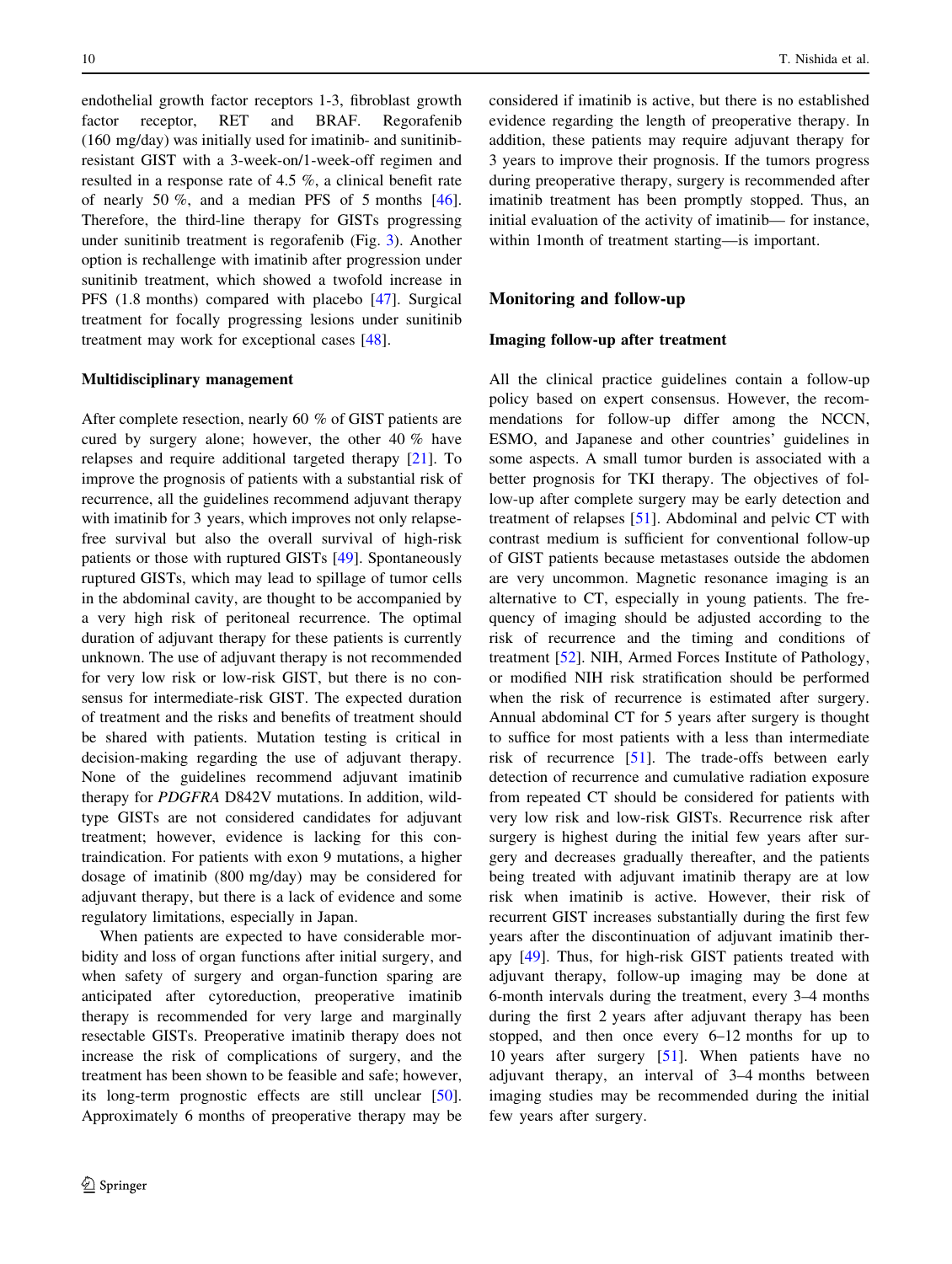#### <span id="page-8-0"></span>Imaging in response evaluation

Evaluating the response is occasionally challenging, especially in the early and late phases of TKI therapy. The effects of imatinib may appear as tumor shrinkage and a decrease in CT density in the presence of contrast enhancement [[53\]](#page-10-0). In principle, it is advisable that the response to TKIs be evaluated according to the Response Evaluation Criteria in Solid Tumors [\[54](#page-11-0)]. In some cases, however, the tumor size may increase in spite of a decrease in tumor density and substantial symptomatic improvement after imatinib therapy; this increase is associated with a subsequent gradual decrease in size and eventually durable stabilization of the disease. Thus, modified CT response evaluation criteria could be applicable for imatinib therapy [3, [53](#page-10-0)]. This is not always true for sunitinib and regorafenib [\[55](#page-11-0)]. Disease progression may present as new lesions, a significant increase (more than 10 %) in the size of existing tumors, or the appearance of small intratumoral nodules with contrast enhancement even if there is no change in the overall tumor size [[56\]](#page-11-0). Although conclusive data are lacking regarding the optimal monitoring interval during imatinib therapy, follow-up with CT every 3–6 months seems reasonable. When progression is suspected, the imaging frequency should be increased, and magnetic resonance imaging or contrast-enhanced ultrasonography may be considered as an alternative evaluation measure. Both 2-deoxy-2- $\left[^{18}F\right]$ fluoro-D-glucose positron emission tomography and positron emission tomography–CT have proven to be highly sensitive in the early assessment of the tumor response and are thought to be useful in cases with confusing responses in CT or in the early prediction of the response (e.g., preoperative treatment). However, a small proportion of GISTs (10–20 %) have no [18F]fluorodeoxyglucose uptake, and this modality is not always reimbursed in response evaluation, especially in Japan.

# **Comments**

The Japanese clinical practice guidelines for GIST were updated in 2014, and version 3.0 has been published in Japanese. This review is based on the ESMO guidelines, the new Japanese guidelines, and discussions with Asian experts. An official report by these experts will be published soon.

Toshirou Nishida, Seiichi Hirota, and Yuko Kitagawa are panel members for the Japanese clinical practice guidelines for GIST, Jean-Yves Blay is a panel member for the ESMO clinical practice guidelines for GIST, and Yoon-Koo Kang is a panel member for the clinical practice guidelines for GIST in Korea.

Acknowledgments This work was supported in part by a Grant-in-Aid from the Ministry of Health, Labor and Welfare, a Grant-in-Aid for Scientific Research from the Japanese Ministry of Education, Culture, Sports, Science and Technology, the National Cancer Center Research and Development Fund, and a grant from Yasuda Medical Foundation.

#### Compliance with ethical standards

Conflict of interest T. Nishida has received funding for basic research from Novartis and Bayer, and honoraria for speeches from Bayer and Pfizer. J.-Y. Blay has received research support and honoraria from Novartis, Pfizer, and Bayer. Y.-K. Kang has received grants for research and honoraria for speeches from Novartis and Bayer. S. Hirota and Y. Kitagawa declare that they have no conflict of interest.

Ethical standards All authors declare the trust and integrity of this review by their following the rules of good scientific practice, including the following: The manuscript has not been submitted to another journal simultaneously. The manuscript has not been published previously. A single study is not split into several parts to increase the quantity of submissions. No data have been fabricated or manipulated to support the conclusions. No data, text, or theories by others are presented as if they were those of the authors. Proper acknowledgments of other work have been given, quotation marks are used for verbatim copying of material, and permission has been secured for material that is copyrighted, if necessary. Consent to submit the article was received explicitly from all authors, as well as from the responsible authorities—tacitly or explicitly—at the institute/organization where the work was performed, before the work was submitted. All authors contributed sufficiently to the scientific work and therefore share collective responsibility and accountability for the descriptions.

Open Access This article is distributed under the terms of the Creative Commons Attribution 4.0 International License ([http://crea](http://creativecommons.org/licenses/by/4.0/) [tivecommons.org/licenses/by/4.0/\)](http://creativecommons.org/licenses/by/4.0/), which permits unrestricted use, distribution, and reproduction in any medium, provided you give appropriate credit to the original author(s) and the source, provide a link to the Creative Commons license, and indicate if changes were made.

#### References

- 1. Hirota S, Isozaki K, Moriyama Y, Kanakura Y, Nishida T, Ishiguro S, Kawano K, Hanada M, Kurata A, Takeda M, Tunio GM, Matsuzawa Y, Shinomura Y, Kitamura Y. Gain-of-function mutation of c-kit in human gastrointestinal stromal tumors. Science. 1998;279:577–80.
- 2. Demetri GD, von Mehren M, Blanke CD, Van den Abbeele AD, Eisenberg B, Roberts PJ, Heinrich MC, Tuveson DA, Singer S, Janicek M, Fletcher JA, Silverman SG, Silberman SL, Capdeville R, Kiese B, Peng B, Dimitrijevic S, Druker BJ, Corless C, Fletcher CD, Joensuu H. Efficacy and safety of imatinib mesylate in advanced gastrointestinal stromal tumors. N Engl J Med. 2002;347:472–80.
- 3. Demetri GD, von Mehren M, Antonescu CR, DeMatteo RP, Ganjoo KN, Maki RG, Pisters PW, Raut CP, Riedel RF, Schuetze S, Sundar HM, Trent JC, Wayne JD. NCCN Task Force report: update on the management of patients with gastrointestinal stromal tumors. J Natl Compr Canc Netw. 2010;8(Suppl 2):S1–41.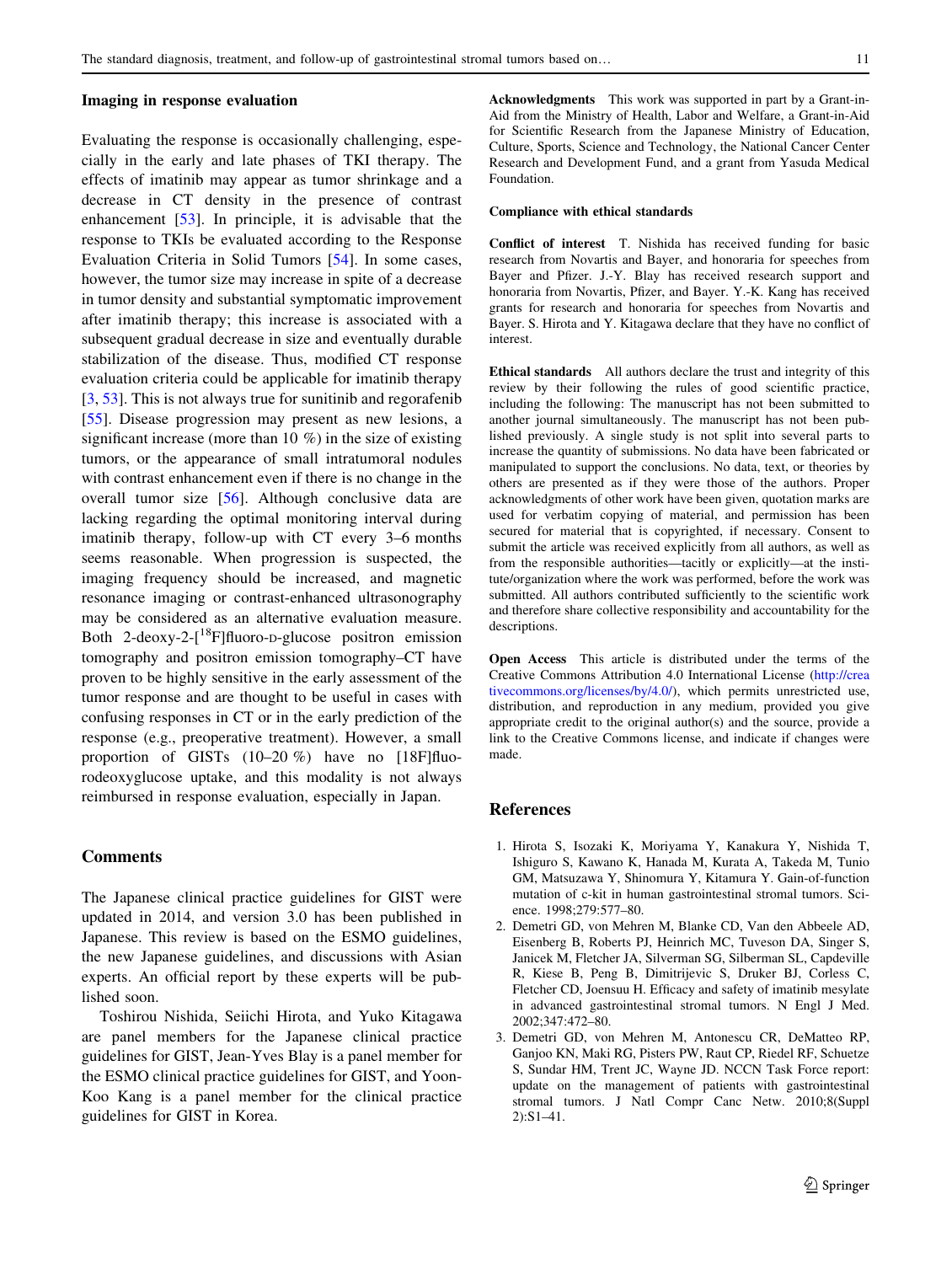- <span id="page-9-0"></span>4. ESMO/European Sarcoma Network Working Group. Gastrointestinal stromal tumours: ESMO clinical practice guidelines for diagnosis, treatment and follow-up. Ann Oncol. 2014;25(Suppl 3):iii21–6.
- 5. Nishida T, Hirota S, Yanagisawa A, Sugino Y, Minami M, Yamamura Y, Otani Y, Shimada Y, Takahashi F, Kubota T. Clinical practice guideline for gastrointestinal stromal tumor (GIST) in Japan. Int J Clin Oncol. 2008;13:416–30.
- 6. Kang YK, Kang HJ, Kim KM, Sohn T, Choi D, Ryu MH, Kim WH, Yang HK, Korean GIST Study Group (KGSG). Clinical practice guideline for accurate diagnosis and effective treatment of gastrointestinal stromal tumor in Korea. Cancer Res Treat. 2012;44:85–96.
- 7. Yeh CN, Hwang TL, Huang CS, Lee PH, Wu CW, Chen-Guo K, Jan YY, Chen MF, Taiwan Surgical Society of Gastroenterology. Clinical practice guidelines for patients with gastrointestinal stromal tumor in Taiwan. World J Surg Oncol. 2012;10:246.
- 8. Nilsson B, Bümming P, Meis-Kindblom JM, Odén A, Dortok A, Gustavsson B, Sablinska K, Kindblom LG. Gastrointestinal stromal tumors: the incidence, prevalence, clinical course, and prognostication in the preimatinib mesylate era—a populationbased study in western Sweden. Cancer. 2005;103:821–9.
- 9. Ma GL, Murphy JD, Martinez ME, Sicklick JK. Epidemiology of gastrointestinal stromal tumors in the era of histology codes: results of a population-based study. Cancer Epidemiol Biomarkers Prev. 2015;24:298–302.
- 10. Miettinen M, Wang ZF, Sarlomo-Rikala M, Osuch C, Rutkowski P, Lasota J. Succinate dehydrogenase-deficient GISTs: a clinicopathologic, immunohistochemical, and molecular genetic study of 66 gastric GISTs with predilection to young age. Am J Surg Pathol. 2011;35:1712–21.
- 11. Joensuu H, Hohenberger P, Corless CL. Gastrointestinal stromal tumour. Lancet. 2013;382:973–83.
- 12. Park CH, Kim EH, Jung DH, Chung H, Park JC, Shin SK, Lee YC, Kim H, Lee SK. Impact of periodic endoscopy on incidentally diagnosed gastric gastrointestinal stromal tumors: findings in surgically resected and confirmed lesions. Ann Surg Oncol. 2015. doi:[10.1245/s10434-015-4517-0.](http://dx.doi.org/10.1245/s10434-015-4517-0)
- 13. Kawanowa K, Sakuma Y, Sakurai S, Hishima T, Iwasaki Y, Saito K, Hosoya Y, Nakajima T, Funata N. High incidence of microscopic gastrointestinal stromal tumors in the stomach. Hum Pathol. 2006;37:1527–35.
- 14. Agaimy A, Wünsch PH, Dirnhofer S, Bihl MP, Terracciano LM, Tornillo L. Microscopic gastrointestinal stromal tumors in esophageal and intestinal surgical resection specimens: a clinicopathologic, immunohistochemical, and molecular study of 19 lesions. Am J Surg Pathol. 2008;32:867–73.
- 15. Corless CL, McGreevey L, Haley A, Town A, Heinrich MC. KIT mutations are common in incidental gastrointestinal stromal tumors one centimeter or less in size. Am J Pathol. 2002;160:1567–72.
- 16. Nishida T, Kawai N, Yamaguchi S, Nishida Y. Submucosal tumors: a comprehensive guide for the diagnosis and therapy of gastrointestinal submucosal tumors. Dig Endosc. 2013;25:479–89.
- 17. Ray-Coquard I, Montesco MC, Coindre JM, Dei Tos AP, Lurkin A, Ranchère-Vince D, Vecchiato A, Decouvelaere AV, Mathoulin-Pélissier S, Albert S, Cousin P, Cellier D, Toffolatti L, Rossi CR, Blay JY. Sarcoma: concordance between initial diagnosis and centralized expert review in a population-based study within three European regions. Ann Oncol. 2012;23:2442–9.
- 18. Maki R, Blay J-Y, Demetri GD, Fletcher JA, Joensuu H, Martín-Broto J, Nishida T, Reichardt P, Schöffski P, Trent JC. A brief history of GIST: redefining the management of solid tumors. Oncologist. 2015;20:823–30.
- 19. Nishida T, Hirota S, Taniguchi M, Hashimoto K, Isozaki K, Nakamura H, Kanakura Y, Tanaka T, Takabayashi A, Matsuda H, Kitamura Y. Familial gastrointestinal stromal tumors with germ line mutation of the KIT gene. Nat Genet. 1998;19:323–4.
- 20. Dumonceau JM, Polkowski M, Larghi A, Vilmann P, Giovannini M, Frossard JL, Heresbach D, Pujol B, Fernández-Esparrach G, Vazquez-Sequeiros E, Ginès A, Indications, results, and clinical impact of endoscopic ultrasound (EUS)-guided sampling in gastroenterology: European Society of Gastrointestinal Endoscopy (ESGE) clinical guideline. Endoscopy. 2011;43:897–912.
- 21. Joensuu H, Vehtari A, Riihimäki J, Nishida T, Steigen SE, Brabec P, Plank L, Nilsson B, Cirilli C, Braconi C, Bordoni A, Magnusson MK, Linke Z, Sufliarsky J, Massimo F, Jonasson JG, Dei Tos AP, Rutkowski P. Risk of gastrointestinal stromal tumour recurrence after surgery: an analysis of pooled population-based cohorts. Lancet Oncol. 2012;13:265–74.
- 22. Corless CL, Ballman KV, Antonescu CR, Kolesnikova V, Maki RG, Pisters PW, Blackstein ME, Blanke CD, Demetri GD, Heinrich MC, von Mehren M, Patel S, McCarter MD, Owzar K, DeMatteo RP. Pathologic and molecular features correlate with long-term outcome after adjuvant therapy of resected primary GI stromal tumor: the ACOSOG Z9001 trial. J Clin Oncol. 2014;32:1563–70.
- 23. Joensuu H, Rutkowski P, Nishida T, Steigen SE, Brabec P, Plank L, Nilsson B, Braconi C, Bordoni A, Magnusson MK, Sufliarsky J, Federico M, Jonasson JG, Hostein I, Bringuier P-P, Emile J-F. KIT and PDGFRA mutations and the risk of gastrointestinal stromal tumor recurrence. J Clin Oncol. 2015;33:634–42.
- 24. Fletcher CD, Berman JJ, Corless C, Gorstein F, Lasota J, Longley BJ, Miettinen M, O'Leary TJ, Remotti H, Rubin BP, Shmookler B, Sobin LH, Weiss SW. Diagnosis of gastrointestinal stromal tumors: a consensus approach. Hum Pathol. 2002;33:459–65.
- 25. Miettinen M, Lasota J. Gastrointestinal stromal tumors: pathology and prognosis at different sites. Semin Diagn Pathol. 2006;23:70–83.
- 26. Gold JS, Gönen M, Gutiérrez A, Broto JM, García-del-Muro X, Smyrk TC, Maki RG, Singer S, Brennan MF, Antonescu CR, Donohue JH, DeMatteo RP. Development and validation of a prognostic nomogram for recurrence-free survival after complete surgical resection of localised primary gastrointestinal stromal tumour: a retrospective analysis. Lancet Oncol. 2009;10:1045–52.
- 27. McCarter MD, Antonescu CR, Ballman KV, Maki RG, Pisters PW, Demetri GD, Blanke CD, von Mehren M, Brennan MF, McCall L, Ota DM, DeMatteo RP, American College of Surgeons Oncology Group (ACOSOG) Intergroup Adjuvant Gist Study Team. Microscopically positive margins for primary gastrointestinal stromal tumors: analysis of risk factors and tumor recurrence. J Am Coll Surg. 2012;215:53–9.
- 28. Chen K, Zhou YC, Mou YP, Xu XW, Jin WW, Ajoodhea H. Systematic review and meta-analysis of safety and efficacy of laparoscopic resection for gastrointestinal stromal tumors of the stomach. Surg Endosc. 2015;29:355–67.
- 29. Gastrointestinal Stromal Tumor Meta-Analysis Group. Comparison of two doses of imatinib for the treatment of unresectable or metastatic gastrointestinal stromal tumors: a meta-analysis of 1640 patients. J Clin Oncol. 2010;28:1247–53.
- 30. Verweij J, Casali PG, Zalcberg J, LeCesne A, Reichardt P, Blay JY, Issels R, van Oosterom A, Hogendoorn PC, Van Glabbeke M, Bertulli R, Judson I. Progression-free survival in gastrointestinal stromal tumours with high-dose imatinib: randomised trial. Lancet. 2004;364:1127–34.
- 31. Blanke CD, Rankin C, Demetri GD, Ryan CW, von Mehren M, Benjamin RS, Raymond AK, Bramwell VH, Baker LH, Maki RG, Tanaka M, Hecht JR, Heinrich MC, Fletcher CD, Crowley JJ, Borden EC. Phase III randomized, intergroup trial assessing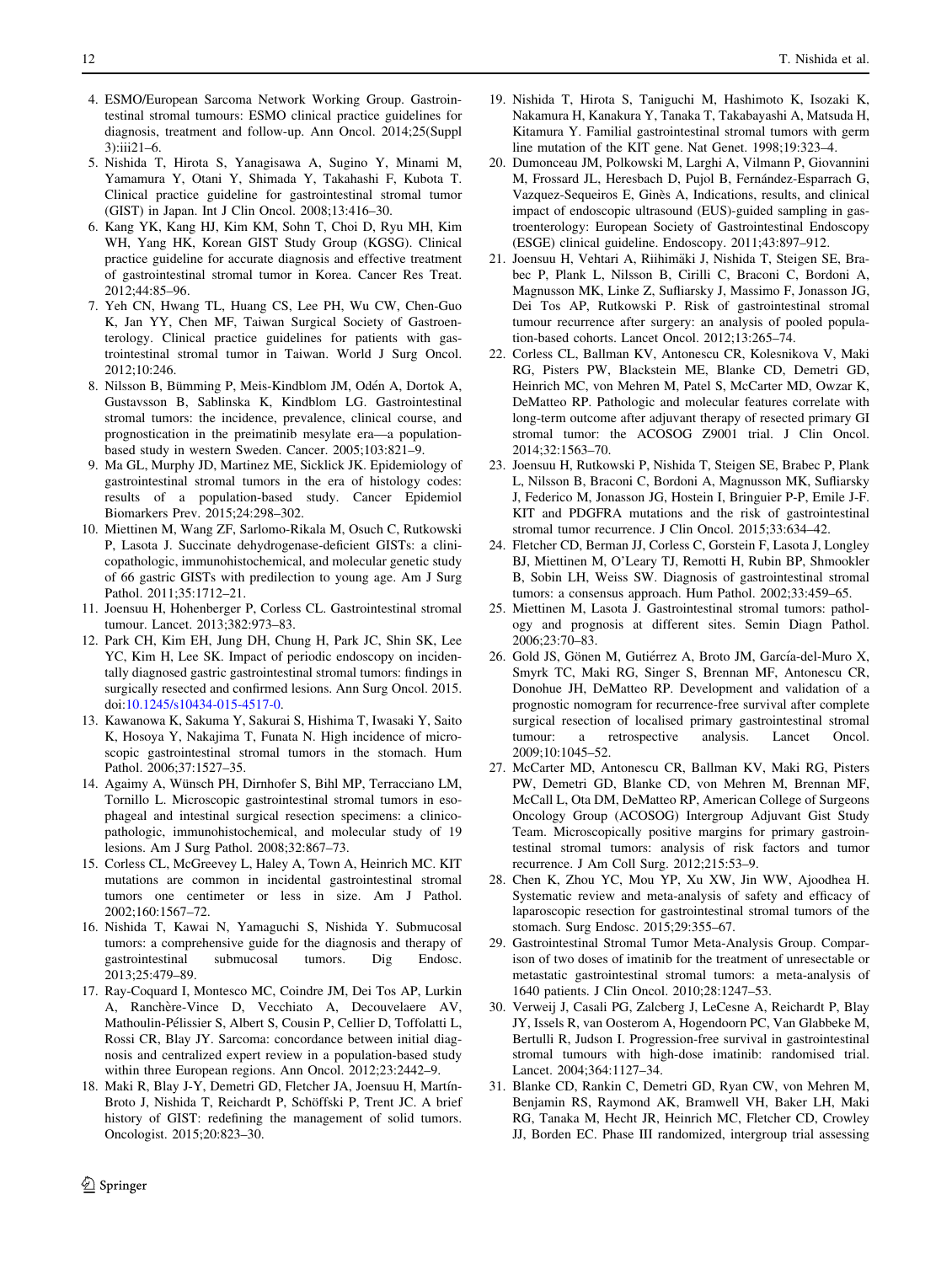<span id="page-10-0"></span>imatinib mesylate at two dose levels in patients with unresectable or metastatic gastrointestinal stromal tumors expressing the kit receptor tyrosine kinase: S0033. J Clin Oncol. 2008;26:626–32.

- 32. Blay JY, Le Cesne A, Ray-Coquard I, Bui B, Duffaud F, Delbaldo C, Adenis A, Viens P, Rios M, Bompas E, Cupissol D, Guillemet C, Kerbrat P, Fayette J, Chabaud S, Berthaud P, Perol D. Prospective multicentric randomized phase III study of imatinib in patients with advanced gastrointestinal stromal tumors comparing interruption versus continuation of treatment beyond 1 year: the French Sarcoma Group. J Clin Oncol. 2007;25:1107–13.
- 33. Blanke CD, Demetri GD, von Mehren M, Heinrich MC, Eisenberg B, Fletcher JA, Corless CL, Fletcher CD, Roberts PJ, Heinz D, Wehre E, Nikolova Z, Joensuu H. Long-term results from a randomized phase II trial of standard—versus higher-dose imatinib mesylate for patients with unresectable or metastatic gastrointestinal stromal tumors expressing KIT. J Clin Oncol. 2008;26:620–5.
- 34. Le Cesne A, Van Glabbeke M, Verweij J, Casali PG, Findlay M, Reichardt P, Issels R, Judson I, Schoffski P, Leyvraz S, Bui B, Hogendoorn PC, Sciot R, Blay JY. Absence of progression as assessed by response evaluation criteria in solid tumors predicts survival in advanced GI stromal tumors treated with imatinib mesylate: the intergroup EORTC-ISG-AGITG phase III trial. J Clin Oncol. 2009;27:3969–74.
- 35. Debiec-Rychter M, Dumez H, Judson I, et al. Use of c-KIT/PDG-FRA mutational analysis to predict the clinical response to imatinib in patients with advanced gastrointestinal stromal tumours entered on phase I and II studies of the EORTC Soft Tissue and Bone Sarcoma Group. Eur J Cancer. 2004;40:689–95.
- 36. Heinrich MC, Owzar K, Corless CL, et al. Correlation of kinase genotype and clinical outcome in the North American intergroup phase III trial of imatinib mesylate for treatment of advanced gastrointestinal stromal tumor: CALGB 150105 study by Cancer and Leukemia Group B and Southwest Oncology Group. J Clin Oncol. 2008;26:5360–7.
- 37. Cassier PA, Fumagalli E, Rutkowski P, Schöffski P, Van Glabbeke M, Debiec-Rychter M, Emile JF, Duffaud F, Martin-Broto J, Landi B, Adenis A, Bertucci F, Bompas E, Bouché O, Leyvraz S, Judson I, Verweij J, Casali P, Blay JY, Hohenberger P. Outcome of patients with platelet-derived growth factor receptor alpha– mutated gastrointestinal stromal tumors in the tyrosine kinase inhibitor era. Clin Cancer Res. 2012;18:4458–64.
- 38. Demetri GD, Wang Y, Wehrle E, Racine A, Nikolova Z, Blanke CD, Joensuu H, von Mehren M. Imatinib plasma levels are correlated with clinical benefit in patients with unresectable/metastatic gastrointestinal stromal tumors. J Clin Oncol. 2009;27:3141–7.
- 39. Heinrich MC, Corless CL, Blanke CD, Demetri GD, Joensuu H, Roberts PJ, Eisenberg BL, von Mehren M, Fletcher CD, Sandau K, McDougall K, Ou WB, Chen CJ, Fletcher JA. Molecular correlates of imatinib resistance in gastrointestinal stromal tumors. J Clin Oncol. 2006;24:4764–74.
- 40. Demetri GD, van Oosterom AT, Garrett CR, Garrett CR, Blackstein ME, Shah MH, Verweij J, McArthur G, Judson IR, Heinrich MC, Morgan JA, Desai J, Fletcher CD, George S, Bello CL, Huang X, Baum CM, Casali PG. Efficacy and safety of sunitinib in patients with advanced gastrointestinal stromal tumour after failure of imatinib: a randomised controlled trial. Lancet. 2006;368:1329–38.
- 41. Raut CP, Posner M, Desai J, Morgan JA, George S, Zahrieh D, Fletcher CD, Demetri GD, Bertagnolli MM. Surgical management of advanced gastrointestinal stromal tumors after treatment with targeted systemic therapy using kinase inhibitors. J Clin Oncol. 2006;24:2325–31.
- 42. DeMatteo RP, Maki RG, Singer S, Gonen M, Brennan MF, Antonescu CR. Results of tyrosine kinase inhibitor therapy followed by surgical resection for metastatic gastrointestinal stromal tumor (GIST). Ann Surg. 2007;245:347–52.
- 43. Hasegawa J, Kanda T, Hirota S, Fukuda M, Nishitani A, Takahashi T, Kurosaki I, Tsutsui S, Hatakeyama K, Nishida T. Surgical interventions for focal progression of advanced gastrointestinal stromal tumors under imatinib therapy. Inter J Clin Oncol. 2007;12:212–7.
- 44. Zalcberg JR, Verweij J, Casali PG, Le Cesne A, Reichardt P, Blay JY, Schlemmer M, Van Glabbeke M, Brown M, Judson IR. Outcome of patients with advanced gastro-intestinal stromal tumours crossing over to a daily imatinib dose of 800 mg after progression on 400 mg. Eur J Cancer. 2005;41:1751–7.
- 45. Heinrich MC, Maki RG, Corless CL, Antonescu CR, Harlow A, Griffith D, Town A, McKinley A, Ou WB, Fletcher JA, Fletcher CD, Huang X, Cohen DP, Baum CM, Demetri GD. Primary and secondary kinase genotypes correlate with the biological and clinical activity of sunitinib in imatinib-resistant gastrointestinal stromal tumor. J Clin Oncol. 2008;26:5352–9.
- 46. Demetri GD, Reichardt P, Kang YK, Blay JY, Rutkowski P, Gelderblom H, Hohenberger P, Leahy M, von Mehren M, Joensuu H, Badalamenti G, Blackstein M, Le Cesne A, Schöffski P, Maki RG, Bauer S, Nguyen BB, Xu J, Nishida T, Chung J, Kappeler C, Kuss I, Laurent D, Casali PG. Efficacy and safety of regorafenib for advanced gastrointestinal stromal tumours after failure of imatinib and sunitinib (GRID): an international, multicentre, randomised, placebo-controlled, phase 3 trial. Lancet. 2013;381:295–302.
- 47. Kang YK, Ryu MH, Yoo C, Ryoo BY, Kim HJ, Lee JJ, Nam BH, Ramaiya N, Jagannathan J, Demetri GD. Resumption of imatinib to control metastatic or unresectable gastrointestinal stromal tumours after failure of imatinib and sunitinib (RIGHT): a randomised, placebo-controlled, phase 3 trial. Lancet Oncol. 2013;14:1175–82.
- 48. Raut CP, Wang Q, Manola J, Morgan JA, George S, Wagner AJ, Butrynski JE, Fletcher CD, Demetri GD, Bertagnolli MM. Cytoreductive surgery in patients with metastatic gastrointestinal stromal tumor treated with sunitinib malate. Ann Surg Oncol. 2010;17:407–15.
- 49. Joensuu H, Eriksson M, Sundby Hall K, Hartmann JT, Pink D, Schütte J, Ramadori G, Hohenberger P, Duyster J, Al-Batran SE, Schlemmer M, Bauer S, Wardelmann E, Sarlomo-Rikala M, Nilsson B, Sihto H, Monge OR, Bono P, Kallio R, Vehtari A, Leinonen M, Alvegård T, Reichardt P. One vs three years of adjuvant imatinib for operable gastrointestinal stromal tumor: a randomized trial. JAMA. 2012;307:1265–72.
- 50. Wang D, Zhang Q, Blanke CD, Demetri GD, Heinrich MC, Watson JC, Hoffman JP, Okuno S, Kane JM, von Mehren M, Eisenberg BL. Phase II trial of neoadjuvant/adjuvant imatinib mesylate for advanced primary and metastatic/recurrent operable gastrointestinal stromal tumors: long-term follow-up results of Radiation Therapy Oncology Group 0132. Ann Surg Oncol. 2012;19:1074–80.
- 51. Joensuu H, Martin-Brotob J, Nishida T, Reichardt P, Schöffski P, Maki RG. Follow-up strategies for patients with gastrointestinal stromal tumor treated with or without adjuvant imatinib after surgery. Eur J Cancer. 2015;51:1611–7.
- 52. Joensuu H, Reichardt P, Eriksson M, Sundby Hall K, Vehtari A. Gastrointestinal stromal tumor: a method for optimizing the timing of CT scans in the follow-up of cancer patients. Radiology. 2014;271:96–103.
- 53. Choi H, Charnsangavej C, Faria SC, Macapinlac HA, Burgess MA, Patel SR, Chen LL, Podoloff DA, Benjamin RS. Correlation of computed tomography and positron emission tomography in patients with metastatic gastrointestinal stromal tumor treated at a